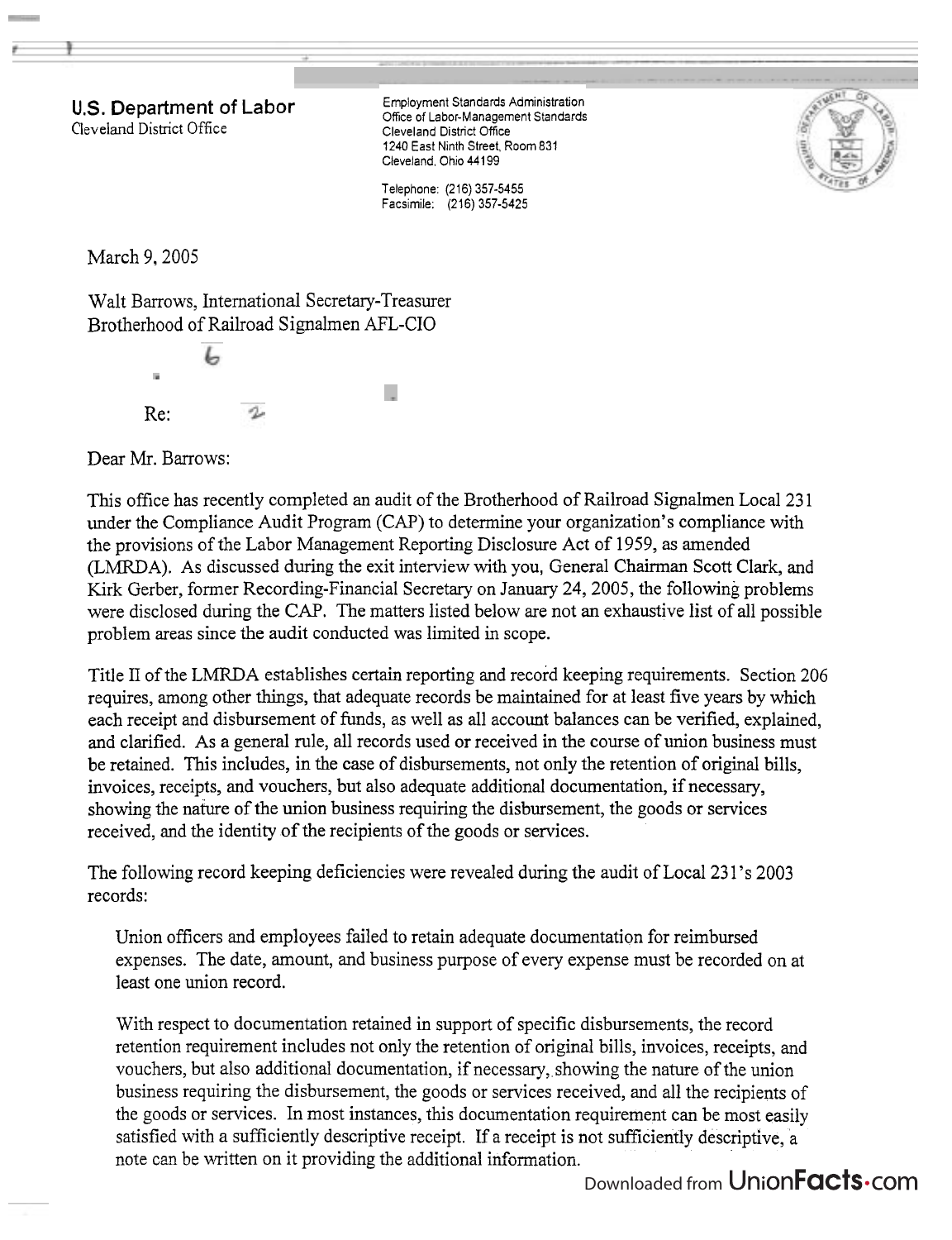Adequate documentation was not retained for some purchases of office supplies, phone, and internet expenses. During the exit interview, I identified several checks made payable to the Local Treasurer for office supplies that failed to include any type of supportive documentation.

Some vouchers submitted by union personnel for lost wages do not identify the union business conducted that required lost wages be incurred. The lost wage claims must identify each date lost wages were incurred, the number of hours lost on each date, the applicable rate of pay, and a description of the union business conducted. The vouchers reviewed for lost time only indicated the hours worked on books and taxes and the hourly rate, yet the union was unable to produce any union books for the audit period.

As agreed, provided that Local 231 maintains adequate documentation for its disbursements in the future, no additional enforcement action will be taken regarding this violation.

The CAP disclosed a violation of LMRDA section 201(b), because the Labor Organization Annual Report (Form LM-3) was not filed by Local 231 for fiscal year ending December 31, 2001, 2002. and 2003. As of March 9,2005, our office **has** received the LM-3 reports for these three years, therefore, no further action is being considered regarding this matter at the present time.

The following are other deficiencies which were revealed during the audit of Local 23 1 records covering January 1, 2003 through December 31, 2003:

The audit revealed a violation of LMRDA Section 502 (Bonding), which requires that the union's officers and employees be bonded for no less than 10% of the total funds handled by those individuals or their predecessors during the preceding fiscal year. Local 23 1's officers and employees were bonded for \$2,500, when in fact they should have been bonded for at least \$7,500. However, as a result of this compliance audit, this has been sufficiently increased to \$10,000. Because proof of this bonding coverage was reviewed by this office on January 27,2005, the matter is now considered closed.

The LMRDA, Section 401 (b), requires that Local Labor Organizations shall elect by secret ballot its officers not less than once every 3 years. Per the latest LM-3 report filed with our office for Fiscal Year Ending December 31, 2000, the date of the next regularly scheduled election was to have taken place in June 2003. However, the investigation revealed that this election did not take place as scheduled and no election has been held to date. In light of the trusteeship that has been placed on the Local 23 1 by the International Brotherhood of Railroad Signalmen, an election will need to be run prior to the Local coming out the trusteeship

I strongly urge both the International Brotherhood of Railroad Signalmen and the Local 23 1 to adopt clear guidelines regarding what types of expenses personnel may incur. Our office is certainly available to provide guidance to you regarding the requirements of the law as they would

## Ŧ